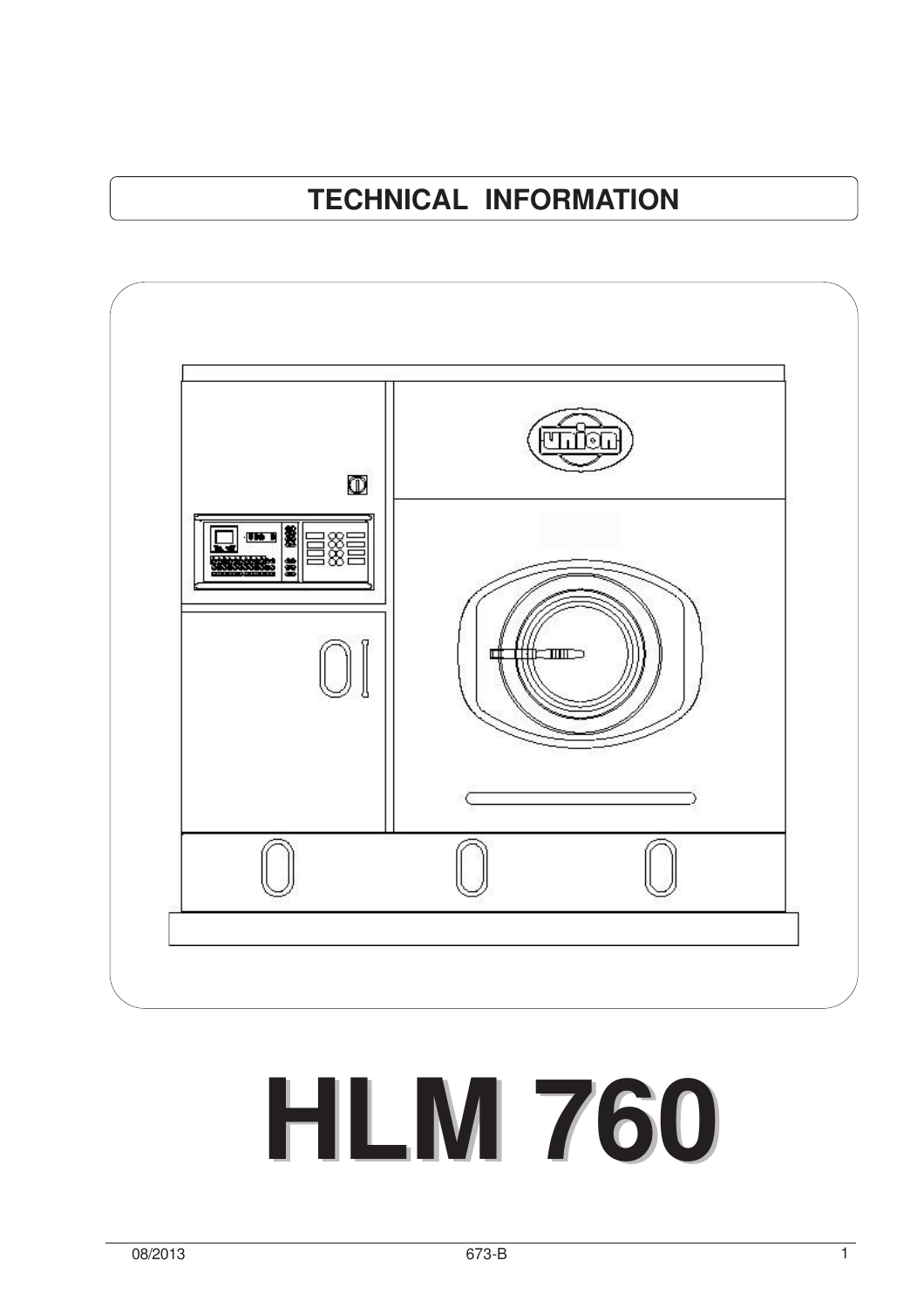| <b>WORKING MACHINE WITH SOLVENT:</b>    |     | <b>HYDROCARBON</b> |  |  |
|-----------------------------------------|-----|--------------------|--|--|
| <b>MACHINE CAPACITY</b><br>(RATIO 1:20) | Lbs | 60                 |  |  |

#### **BASKET**

| Diameter             | inches | 39.4           |
|----------------------|--------|----------------|
| <b>Depth</b>         | inches | 25.2           |
| Volume               | qal    | 132            |
| Wash speed           | rpm    | $20 \div 50$   |
| <b>Extract speed</b> | rpm    | $350 \div 800$ |
| Door opening         | inches | 20             |

### **SOLVENT TANKS**

| Useful volume tank 1              | gal | 53  |
|-----------------------------------|-----|-----|
| Useful volume tank 2              | gal | 53  |
| Useful volume tank 3              | gal | 74  |
|                                   |     |     |
| <b>FLOOR SAFETY TANK CAPACITY</b> | gal | 147 |

#### **DESTILLATOR**

| Useful volume at half inspection | qal        | 69 |
|----------------------------------|------------|----|
| Total volume                     | qal        | 86 |
| Boiler water capacity            | <b>gal</b> |    |
|                                  |            |    |

#### **ELECTRIC POWER**

Heater electric elements Air motor compressor

| <b>ELECTRIC POWER</b>      | $(220V - 60Hz)$ |                |           |      |
|----------------------------|-----------------|----------------|-----------|------|
| Wash motor - Extract motor | Hp              | 10             | <b>Kw</b> | 7.5  |
| Solvent pump motor         | Hp              |                | <b>Kw</b> | 0.75 |
| Fan motor                  | Hp              | 3.5            | <b>Kw</b> | 2.63 |
| Refrigerator compressor    | Hp              | 6.5            | <b>Kw</b> | 4.88 |
| Nylon filter motor         | Hp              | 0.75           | Kw        | 0.55 |
| Vacuum pump motor          | Hp              | 3              | <b>Kw</b> | 2.25 |
| Still electric elements    | Hp              | $\blacksquare$ | Kw        | 13.5 |

**Hp - Kw 15 Hp 0.5 Kw 0.37**

#### **NOTE: Acoustic emission level of the machine is lower than 70 dB (A)**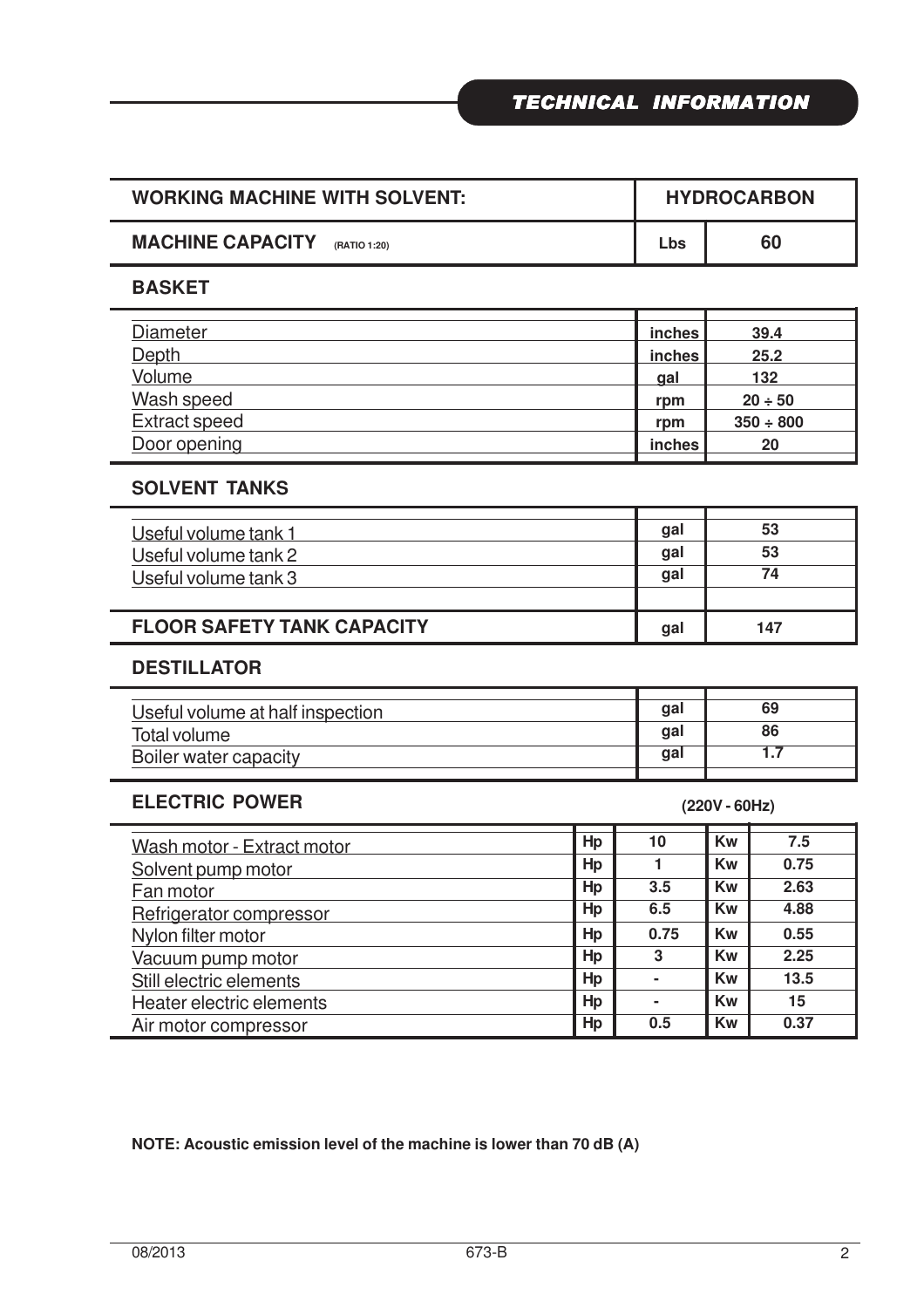| <b>FILTRATION AVAILABLE IN THIS MODEL</b> |                                               |                 |                     |  |  |  |
|-------------------------------------------|-----------------------------------------------|-----------------|---------------------|--|--|--|
| <b>Version</b>                            | ONE NYLON FILTER AND ONE DECOLORATING FILTER  |                 |                     |  |  |  |
|                                           | Volume nylon filter housing                   | gal             | 20                  |  |  |  |
|                                           | Nylon filter area                             | ft <sup>2</sup> | 60                  |  |  |  |
|                                           | <b>Filter disks</b>                           | nr              | 39                  |  |  |  |
|                                           | Decolorating housing volume                   | gal             | 6.6                 |  |  |  |
|                                           | Decolorating cartridges                       | nr              | $\overline{2}$      |  |  |  |
|                                           | Decolorating cabon quantity                   | Lbs             | 8.8                 |  |  |  |
| <b>Version</b>                            | ONE NYLON ONE CARTRIDGE - KR ONE DECOLORATING |                 |                     |  |  |  |
|                                           | Volume nylon filter                           | gal             | 20                  |  |  |  |
|                                           | Nylon filter area                             | ft <sup>2</sup> | 60                  |  |  |  |
|                                           | <b>Filter disks</b>                           | nr              | 39                  |  |  |  |
|                                           | Volume large cartridge housing                | gal             | 20                  |  |  |  |
|                                           | Area large cartridge                          | ft <sup>2</sup> | $28 \times 3 = 84$  |  |  |  |
|                                           | Cartridge quantity                            | nr              | 3                   |  |  |  |
|                                           | Volume decolorating housing                   | gal             | 6.6                 |  |  |  |
|                                           | <b>Tubes</b>                                  | nr              | $\blacksquare$      |  |  |  |
|                                           | Cartridge quantity                            | nr              | $\overline{2}$      |  |  |  |
|                                           | Decolorating carbon quantity                  | Lbs             | 8.8                 |  |  |  |
| <b>Version</b>                            | TWO NYLON FILTER AND ONE DECOLORATING FILTER  |                 |                     |  |  |  |
|                                           | Volume nylon filter housing                   | gal             | $20 \times 2 = 40$  |  |  |  |
|                                           | Nylon filter area                             | ft <sup>2</sup> | $60 \times 2 = 120$ |  |  |  |
|                                           | <b>Filter disks</b>                           | nr              | $39 \times 2 = 78$  |  |  |  |
|                                           | Volume decolorating housing                   | gal             | 6.6                 |  |  |  |
|                                           | <b>Tubes</b>                                  | nr              | 1                   |  |  |  |
|                                           | Cartridge quantity                            | nr              | $\overline{2}$      |  |  |  |
|                                           | Decolorating carbon quantity                  | Lbs             | 8.8                 |  |  |  |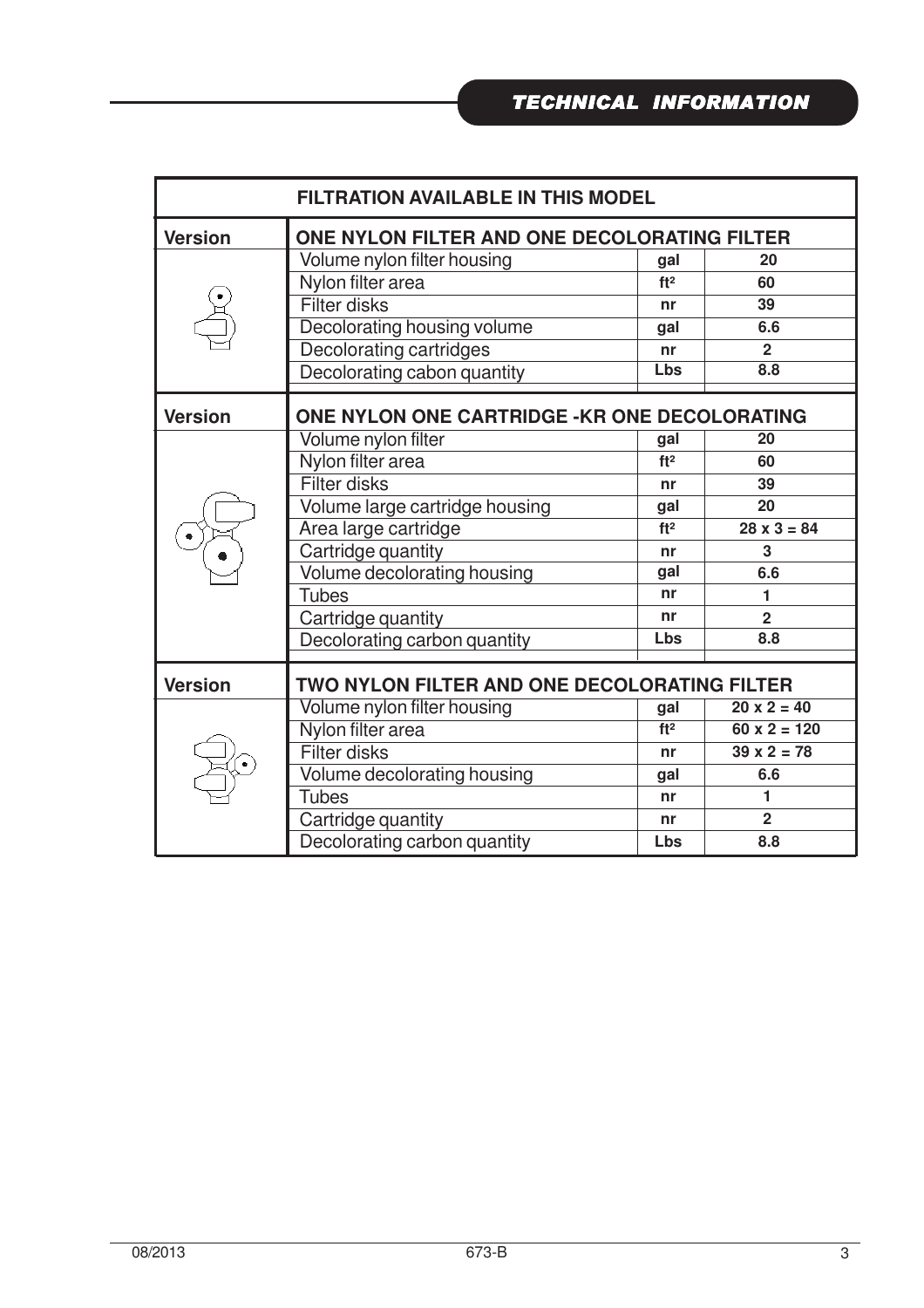# **DIMENSIONS AND WEIGHTS**



| <b>CHARGES</b>                          |                     |      |
|-----------------------------------------|---------------------|------|
| Empty machine weight                    | Lbs                 | 6967 |
| Machine weight with solvent             | Lbs                 | 8468 |
| Static charge on the floor with solvent | Lbs/ft <sup>2</sup> | 165  |
| Dynamic charge on the floor $(+10\%)$   | Lbs/ft <sup>2</sup> | 280  |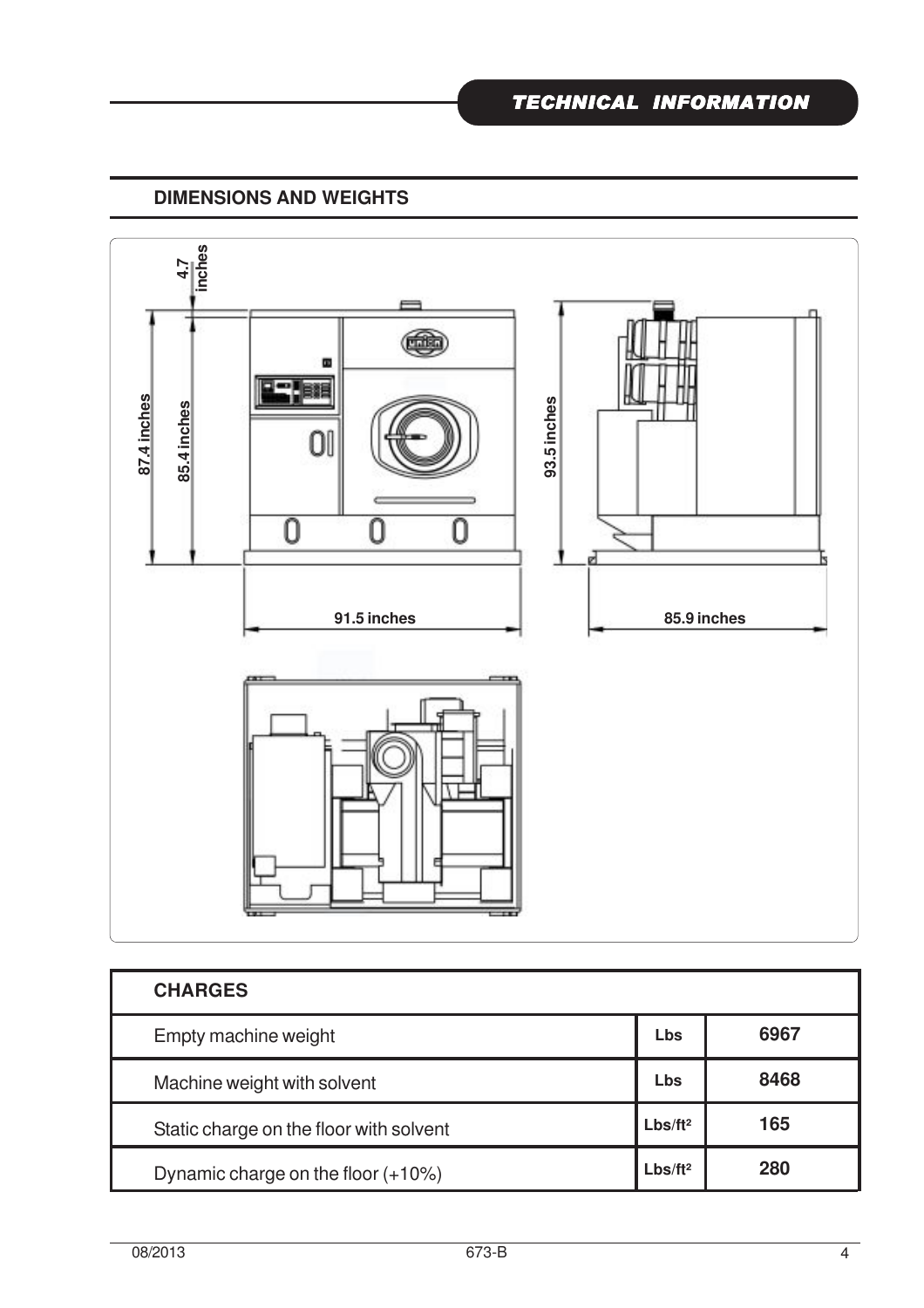![](_page_4_Figure_1.jpeg)

![](_page_4_Figure_2.jpeg)

| <b>PACKAGED MACHINE DIMENSIONS</b> |   |             |             |             |  |
|------------------------------------|---|-------------|-------------|-------------|--|
| Machine type                       |   | Carton      | Wooden cage | Wooden case |  |
|                                    | A | inches 98.4 |             |             |  |
| <b>Standard</b>                    | B | inches 84.6 |             |             |  |
|                                    | С | inches 92.9 |             |             |  |

| <b>PACKAGED MACHINE WEIGHTS</b>                      |                 |  |  |  |  |
|------------------------------------------------------|-----------------|--|--|--|--|
| Machine type<br>Wooden case<br>Wooden cage<br>Carton |                 |  |  |  |  |
| <b>Standard</b>                                      | <b>Lbs 6856</b> |  |  |  |  |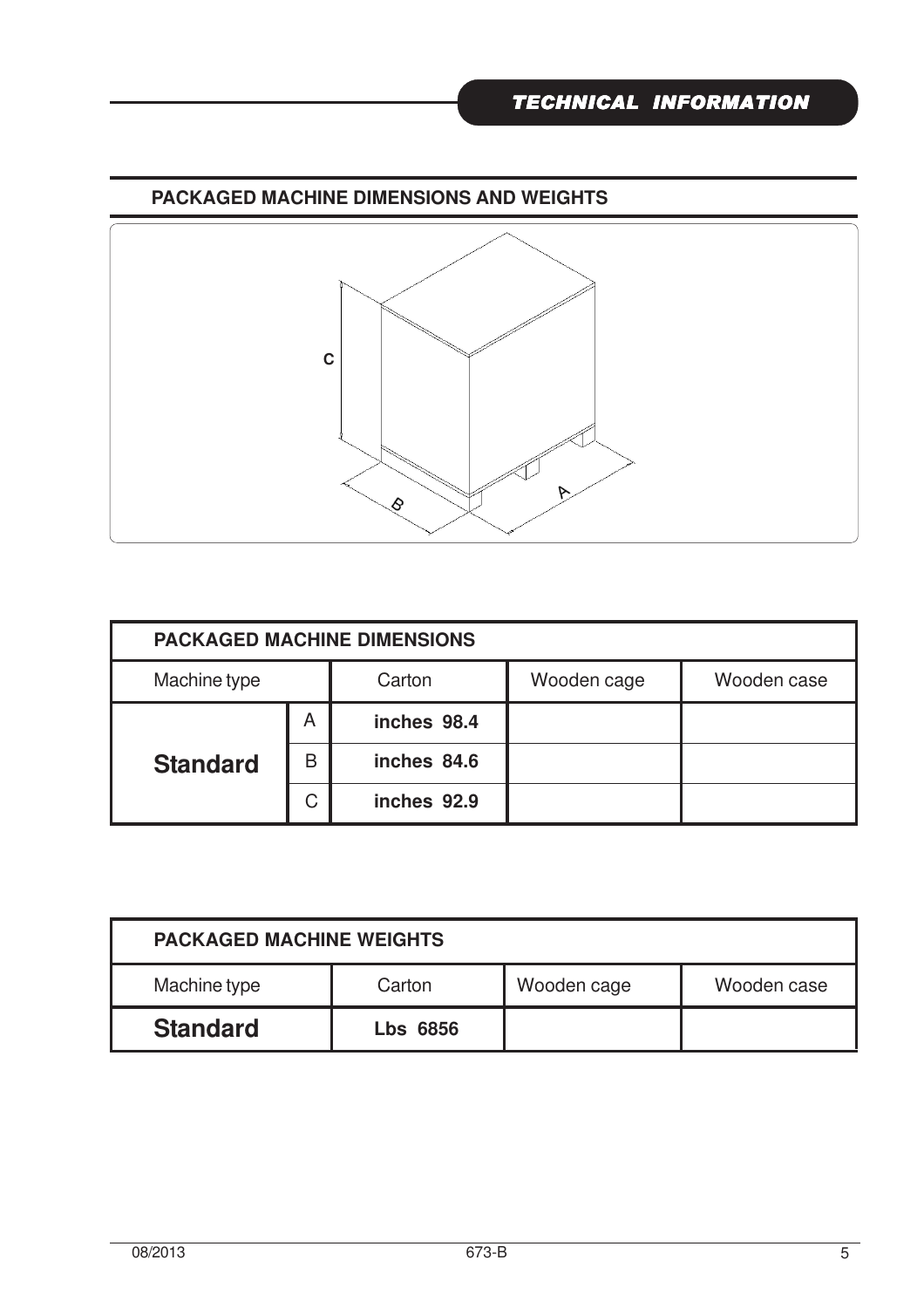#### *USEFUL INSTALLATION INFORMATION*

**FIXING POINTS**

![](_page_5_Figure_2.jpeg)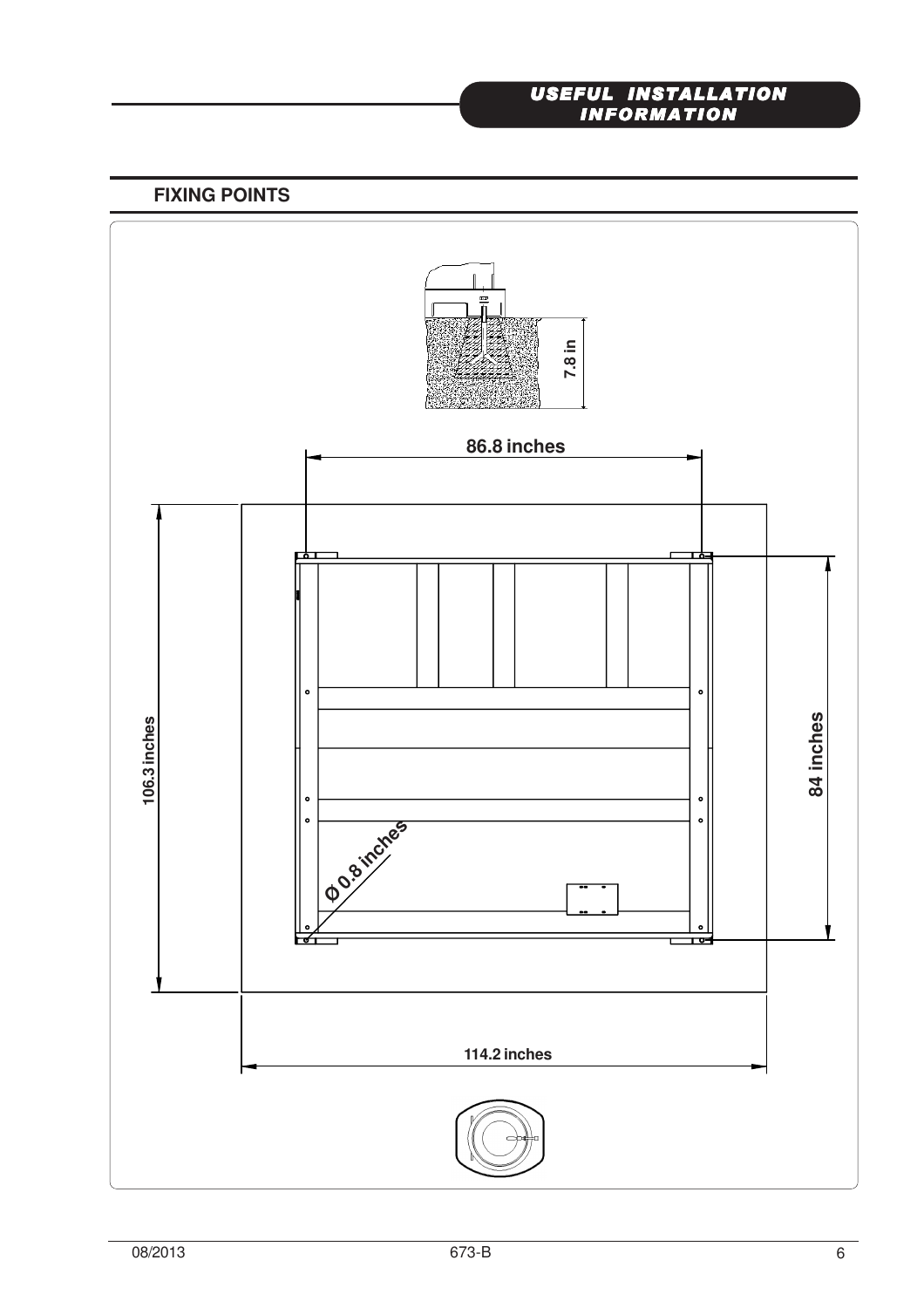#### *USEFUL INSTALLATION INFORMATION*

## **CONNECTIONS**

![](_page_6_Figure_2.jpeg)

| A | Compressed air inlet                | Ø 6 mm / 1/4"        |
|---|-------------------------------------|----------------------|
| B | Water inlet                         | 1 <sup>66</sup><br>Ø |
| C | <b>Water outlet</b>                 | Ø 1"                 |
| D | Steam still inlet                   | Ø 1/2"               |
| Ε | Condensate still outlet             | Ø 1/2"               |
| F | Steam heater inlet                  | Ø 1/2"               |
| G | Condensate heater outlet            | Ø 1/2"               |
| H | Electric connection                 |                      |
| N | Nitrogen feeding connection $(N_2)$ |                      |